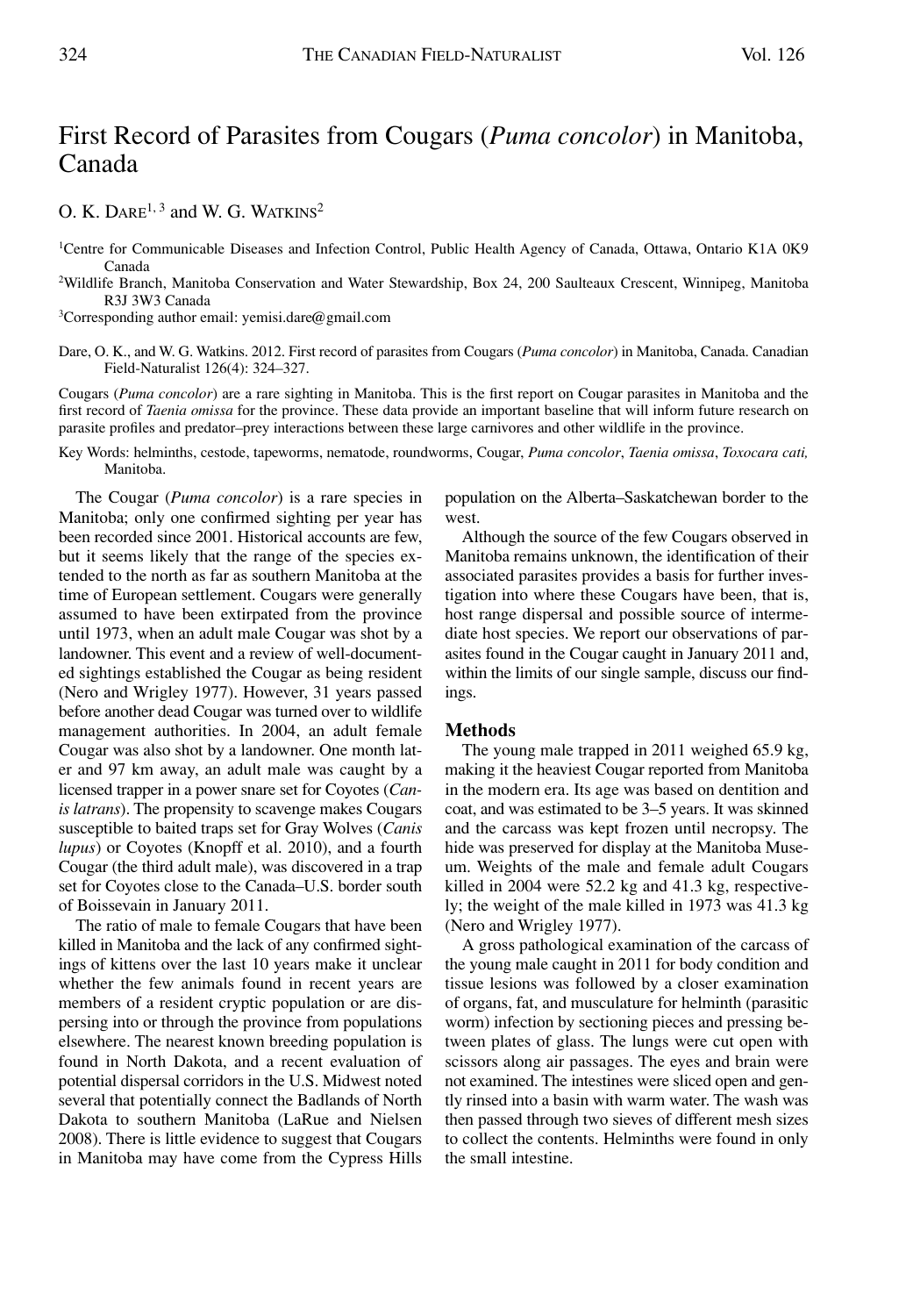

FIGURE 1. *En face* view of slide-mounted rostellar hooks of *Taenia omissa* recovered from the gastrointestinal tract of a Cougar (*Puma concolor*) from Manitoba, Canada (magnification 20×). Large hooks ranged in size from 246.5 to 276.0 µm; small hooks ranged from 177.5 to 221.8 µm.

Cestodes (tapeworms) were relaxed in physiological saline for 6 hours during transportation to another wet lab for closer examination, and measurements of length and width for each worm were taken. The cestodes were then processed using standard methods of fixation in Bouin's fixative (picric acid, acetic acid, formaldehyde) and stored in 70% ethanol.

Nematodes (roundworms) were placed in 95% ethanol during transportation to the wet lab, then transferred to 70% glycerol solution (glycerol: 70% ethanol) to clear within 10 hours of collection.

# **Results**

Fifteen adult cestodes were found, ranging from 139 mm to 694 mm in length (mean 293.9 mm, SE 4.0). Strobila widths, measured at the widest (most mature) proglottids, ranged from 10 to 11 mm (mean 10.5 mm, SE 0.11). The rostellum of each cestode was sliced off, cleared with a few drops of xylene, placed *en face* onto a microscope slide, and mounted under a coverslip to observe the hooks (Figure 1). The hooks were measured with the use of a microscope eyepiece

graticule at 20× magnification. Blade and handle lengths were also measured for each hook, as described by Riser (1956) (Table 1). The shape and size of the hooks and strobilar widths are consistent with those reported for *Taenia omissa* from North American felids (Riser 1956; Rausch 1981; Loos-Frank 2000; Jones and Pybus 2001). Four of the 15 worms had lost their rostellar hooks and thus the species could not be confirmed for these specimens; however, the characteristic width and shape of the strobila distinguished these worms from other similar species, such as *Taenia rileyi* (Rausch et al. 1983). Reference specimens were deposited in the Manitoba Museum (accession numbers TMM 54921 and 54922).

Seven nematodes were found and identified by their characteristically prominent cervical lateral alae as *Toxocara cati* (Fisher 2003). Five of these worms were identified as females and two as males possessing characteristic digitiform tails with spicules (Eberhard and Alfano 1998). Reference specimens have been deposited in the Manitoba Museum (accession numbers TMM 54923 and 54924).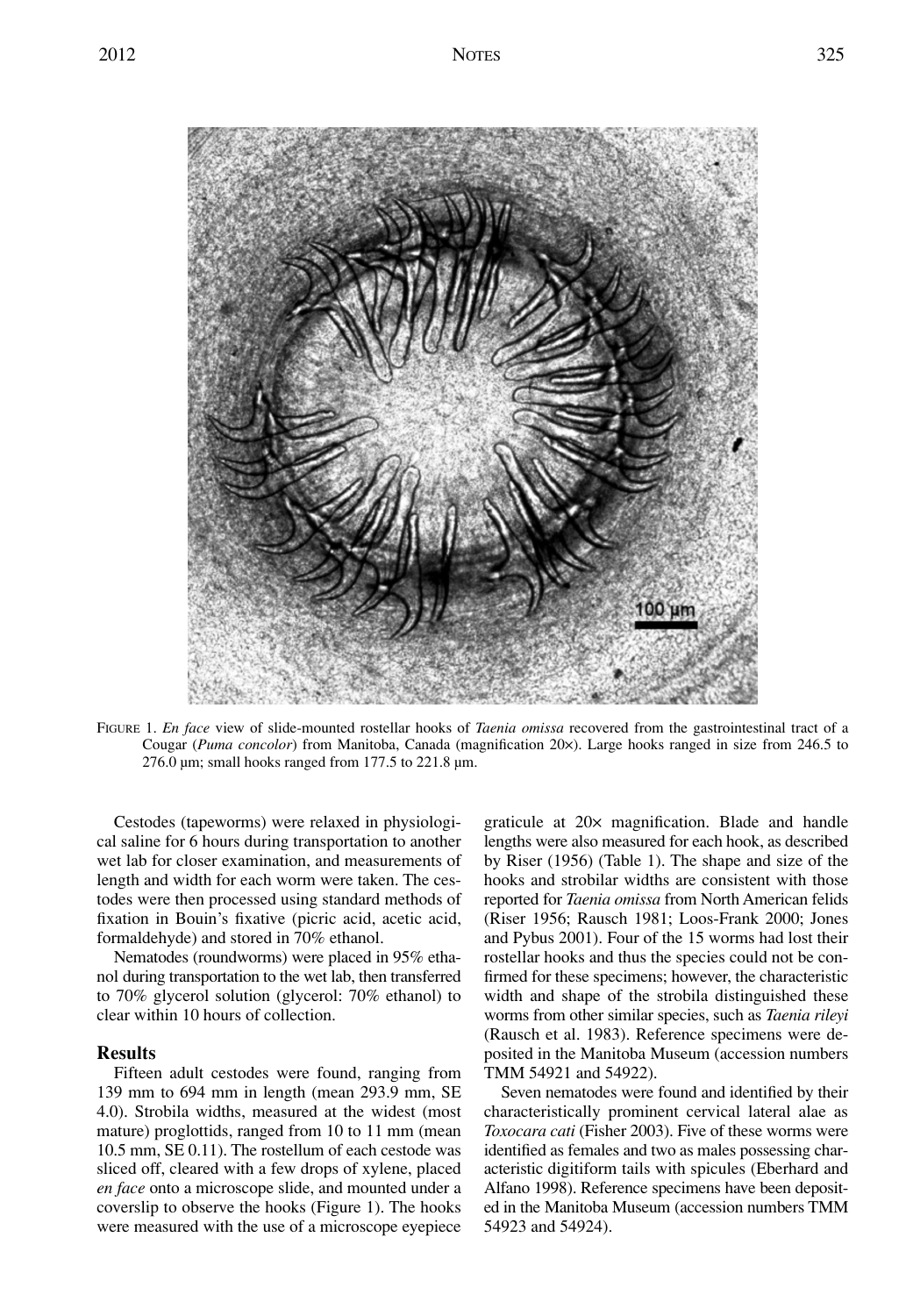| TOI SINAII ANU IAIGU NOOKS ITOIN 11 CESTOUES. MEAN, STANDAIU CHOI, ANU IAIIGU OI IENGIIS AUC IEPOITEU. |                                                                |                                                          |                                                                  |
|--------------------------------------------------------------------------------------------------------|----------------------------------------------------------------|----------------------------------------------------------|------------------------------------------------------------------|
| Taenia omissa<br>hooks                                                                                 | Whole length (um)                                              | Blade (um)                                               | Handle (um)                                                      |
| Large $(n = 37)$<br>Small $(n = 117)$                                                                  | $259.7 \pm 0.9$ (246.5–276.1)<br>$193.7 \pm 0.9$ (177.5–221.8) | $87.3 \pm 1.0$ (64.1–98.6)<br>$75.3 \pm 0.4$ (64.1–83.8) | $172.4 \pm 1.4(162.7 - 197.2)$<br>$118.5 \pm 1.1 (93.7 - 152.8)$ |

TABLE 1. Rostellar hook length measurements for *Taenia omissa*. Measurements include whole hook, blade, and handle lengths for small and large hooks from 11 cestodes. Mean, standard error, and range of lengths are reported.

In comparison to the two dead Cougars examined in 2004, the 2011 specimen was relatively free of pathologies. Scarring consistent with past blunt trauma was evident on the internal organs of both animals killed in 2004. The male exhibited scar tissue on the right lung, the pancreas, and along the duodenum. The female's injuries were more severe. Scar tissue was evident on her spleen; her diaphragm, although healed, had been perforated. A fold of mesenteric membrane protruded through the perforation, held tightly in place by scar tissue. Breathing must have been compromised for some time following the injury, and the presence of old North American Porcupine (*Erethizon dorsatus*) quills in the front legs and throat area of the animal suggest that she may have compensated for an inability to run down larger prey by hunting small mammals. Specimens believed to be *Taenia omissa* and *Toxocara cati* were retrieved from both animals (January 22, 2005), but this information cannot be verified, as notes and voucher specimens have been lost in a fire (Lane Graham, personal communications, Jan–Mar 2005).

#### **Discussion**

This first record of Cougar parasites for Manitoba is consistent with helminth species and burdens previously documented for other Cougars in North America (see Rausch et al. 1983). *Toxocara cati* is often found in wild felids and has been reported in Cougars in the U.S.A. (Rausch et al. 1983). Infection by this nematode occurs through the ingestion of eggs or second stage larvae (L2) in tissues of a number of small mammal prey species (Despommier 2003).

Cougars are believed to be exclusive definitive hosts of *Taenia omissa,* and this cestode has been recovered from Cougars across their full range, from British Columbia and Alberta, as well as from several states along the west coast of the U.S.A. and Colombia (Rausch 1981; Rausch et al. 1983; Waid and Pence 1988). White-tailed Deer (*Odocoileus virginianus*) and Mule Deer (*Odocoileus hemionus*) are the intermediate hosts for *Taenia omissa* (Forrester and Rausch 1990; Pybus 1990). Analysis of the intestinal contents of the necropsied Cougar revealed White-tailed Deer hair remains identified to species by experts from the Manitoba Museum. High densities of White-tailed Deer populate southwestern Manitoba (Manitoba Conservation 2007), and it is possible that the Cougar acquired infections from local White-tailed Deer populations; however, as discussed below, the presence of intermediate hosts may be only one factor in acquisition of infection. Although Mule Deer are found in southwestern Manitoba, they are extremely rare and are listed as a threatened species under the Manitoba Endangered Species Act. The Wildlife Branch of Manitoba Conservation receives a handful of reports of sightings (4 or 5) per year, but exact numbers of Mule Deer are unknown.

Parasites can serve as a useful surrogate for determining ecological and trophic linkages among host species (Hoberg and Mcgee 1982; Hoberg 2010). The transmission of parasites is often intimately linked to trophic interactions among predator and prey species, and parasites with complex lifecycles are most often transmitted from one host to another along a food chain. For parasites that infect few host species, high densities and frequent interaction among hosts are required to ensure continued transmission (Torchin et al. 2003; Torres et al. 2006; Hoberg 2010). Studies have shown that high densities of hosts can relate to the accumulation of parasite species (Morand and Poulin 1998). Furthermore, hosts, including large carnivores that live in low densities within small geographical ranges, have been found to be depauperate in parasite species (Torres et al. 2006). Thus, particularly for host-specific species, parasite survival is intimately linked to the presence and density of unique host species, and the loss of a single host species in the chain of a parasite's lifecycle may lead to local extirpation.

This intimate association offers the opportunity to use parasite species as indicators of the presence of host species that comprise the lifecycle and also provides a coarse measure of the density of definitive and intermediate hosts. Such information is particularly valuable for species that are cryptic or otherwise difficult to study. Thus, one explanation for the observed low parasite species richness in this Cougar could be the presence of only a small resident population of Cougars with limited ranges of movement.

Loss of parasite species may also occur during extrarange host dispersal, in which host movement into new habitats presents conditions that may not be conducive for the continuation of host-specific lifecycles (see Torchin et al. 2003; Colautti et al. 2004). Thus, the low parasite richness observed in this Cougar may relate to "parasite release," whereby hosts lose parasites associated with enzootic ranges and fail to acquire new parasites in newly established ranges. Hosts may also lose parasites from home ranges and acquire new parasites from the newly established ranges (Hoberg and